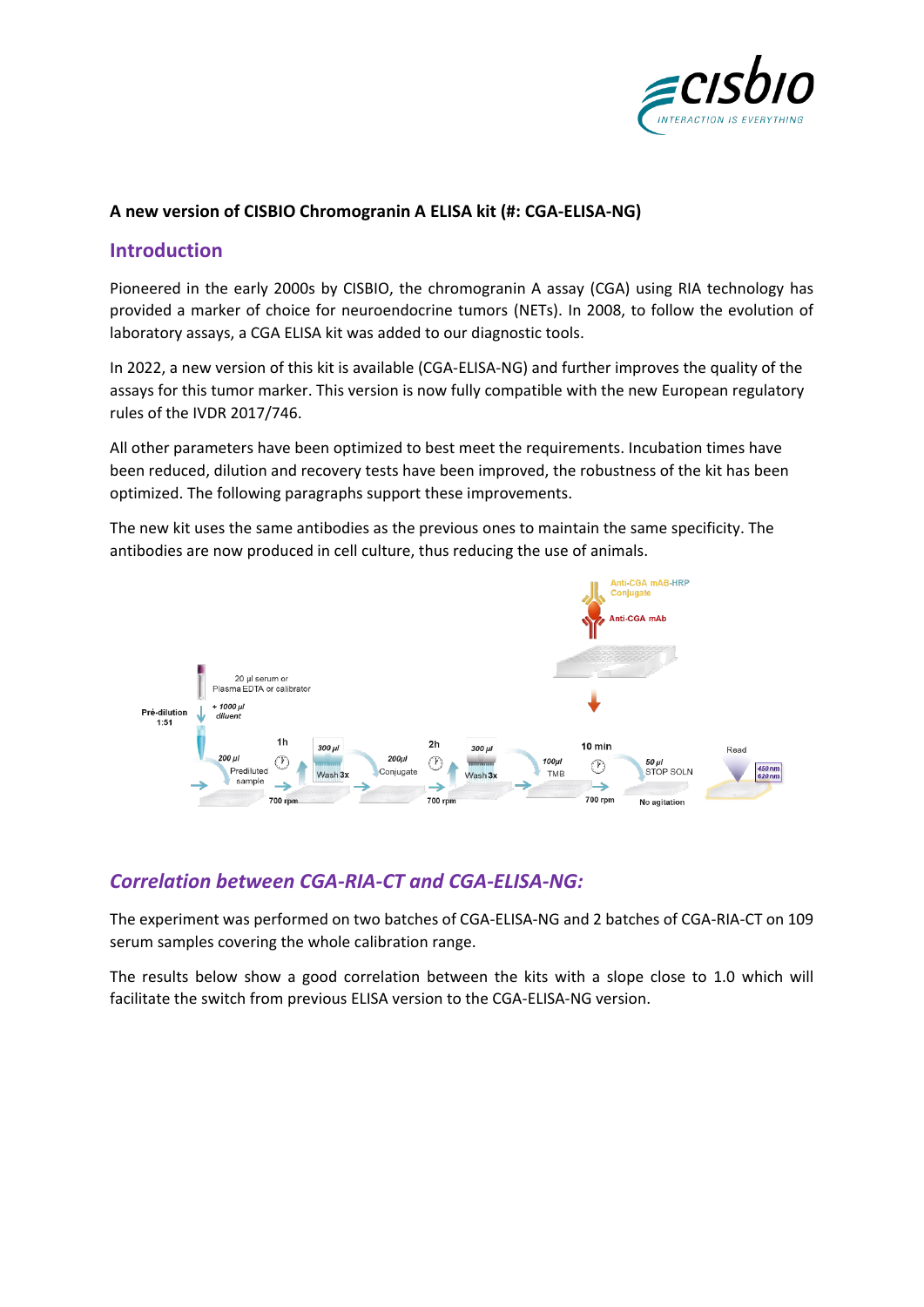

### *Correlation between CGA-ELISA and CGA-ELISA-NG:*

Similar correlation was performed using 53 samples covering the whole range of concentrations. The little gap on the slope is linked to the adjustment of the new kit to obtain optimal dilution performances along the calibration curve. Nevertheless, the correlation is good.



## *Essential analytical characteristics of the CGA-ELISA-NG kit:*

### **Hook effect:**

In this experiment, CGA antigen is diluted in normal human serum to cover a range of CGA concentration from 2 million ng/mL to 0 ng/mL.

We can see on the graph below that up to 2 million ng/mL, no hook effect appears making this kit perfectly compatible with very high serum concentrations of CGA avoiding problems of false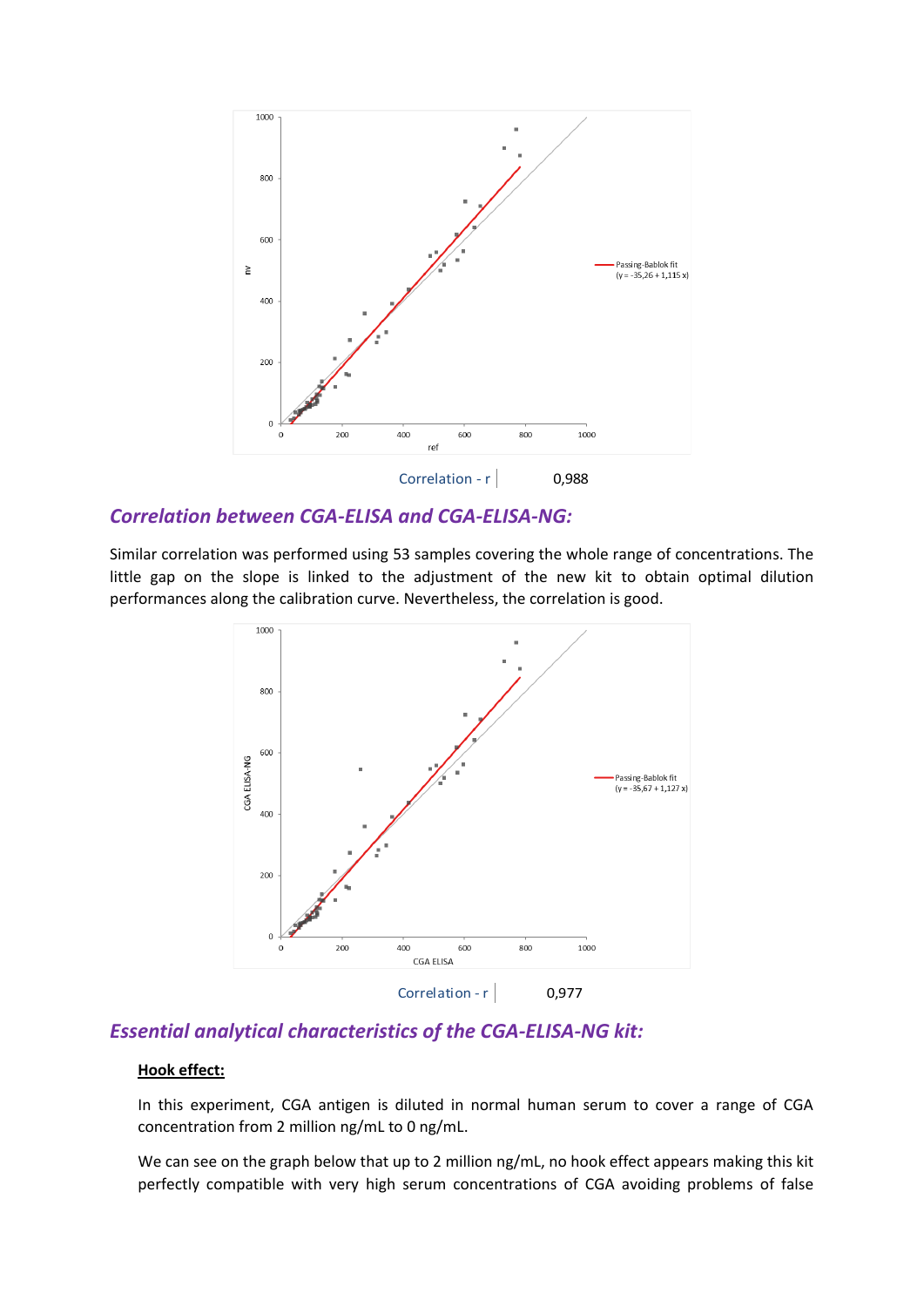negatives. In the opinion of clinicians, the highest values that can be encountered are below one million ng/mL (L. Chardon HCL Lyon 2021internal meeting).



#### **Recovery and Dilution:**

To control the similarity of the assay response between exogenous CGA and serum CGA, recovery tests were performed. The results show a perfect similarity of the assays whatever the origin of the antigen hence meeting Cisbio internal standards in force (90%-110%).

|          | <b>Recoveries</b> |        |                                            |  |  |  |
|----------|-------------------|--------|--------------------------------------------|--|--|--|
|          |                   |        | [CGA] ng /mL % Recovery Min % Recovery Max |  |  |  |
| Sample 1 | 200               | 98,1%  | 105,2%                                     |  |  |  |
| Sample 2 | 401               | 100,8% | 106,2%                                     |  |  |  |
| Sample 3 | 770               | 97,5%  | 100,1%                                     |  |  |  |
| Sample 4 | 170               | 96,4%  | 105,2%                                     |  |  |  |

As NETs can be associated with very high concentrations of CGA, out-of-range samples must be diluted. To ensure that dilutions do not compromise the accuracy of the results provided, cascade dilution tests were performed (1/2; 1/4, 1/8, 1/16).

The results show very good dilution performances with a recovery close to 1.0, a slope interpolation close to 1.0 and a correlation coefficient also close to 1.0

|          | <b>Dilutions</b> |                                |               |                    |  |  |
|----------|------------------|--------------------------------|---------------|--------------------|--|--|
|          |                  | [CGA] ng/mL Average % Recovery | Interp. Slope | <b>Correl Coef</b> |  |  |
| Sample 1 | 615              | 93,8%                          | 1,003         | 0,999              |  |  |
| Sample 2 | 405              | 98,7%                          | 1,006         | 1,000              |  |  |
| Sample 3 | 845              | 96,0%                          | 1,000         | 1,000              |  |  |
| Sample 4 | 902              | 88,5%                          | 0,999         | 0,999              |  |  |

**Biotin interferences:**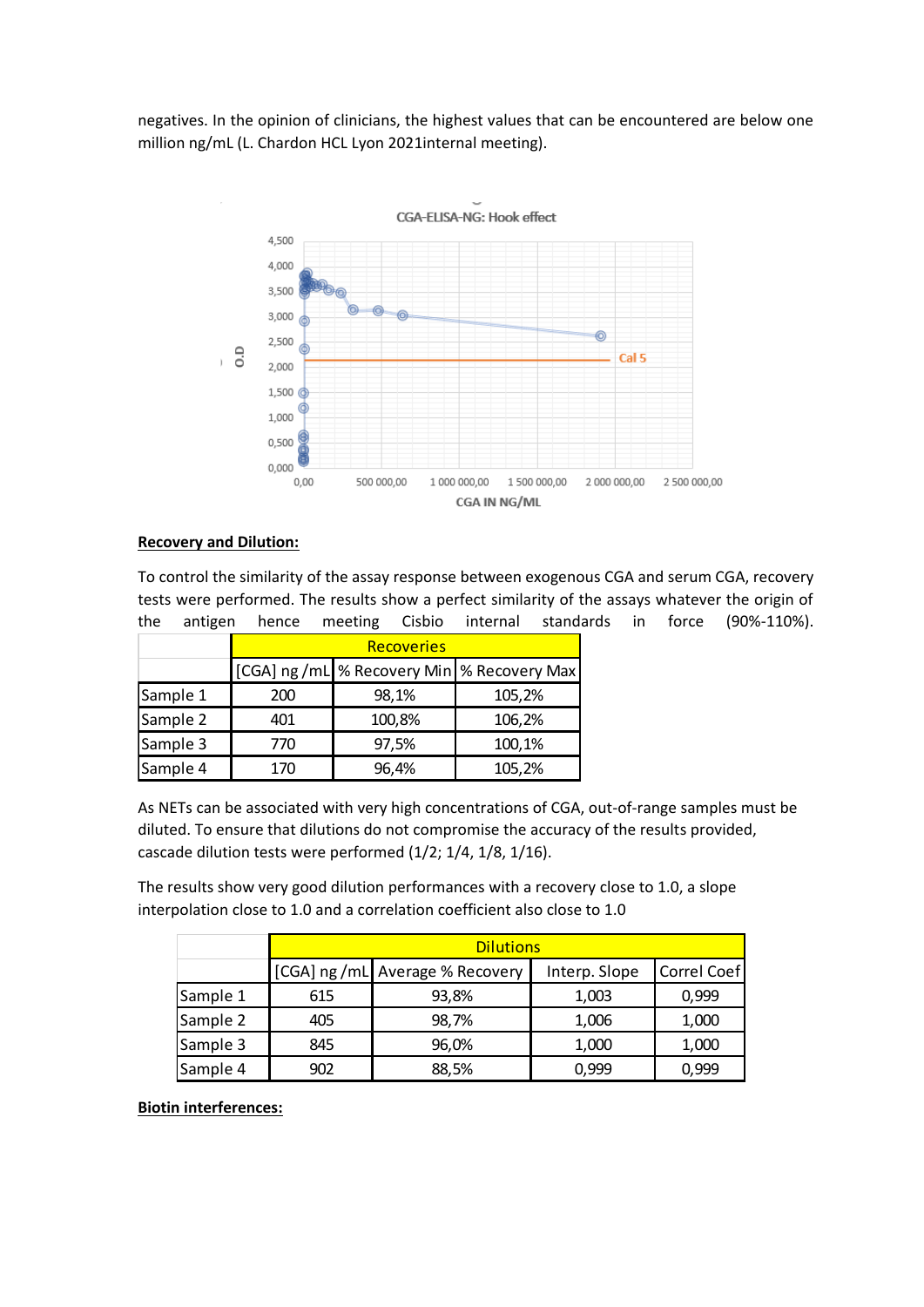Due to the resurgence of high serum biotin levels as a result of treatments or dietary supplements, the kit has been evaluated and no significant interference up to biotin concentrations of 600 ng/mL was shown

#### **Normal Values:**

Based on a serum library of 101 healthy samples, the distribution of normal values is shown below. The 95th percentile value that can be considered as a cut-off value is estimated at 101 ng/mL



## *Clinical validation of the kit:*

A retrospective study was carried out in partnership with the medical biology laboratory of the Hospices Civils de Lyon under the aegis of Pr Thomas Walter, specialist in neuroendocrine tumors of the digestive system (Report available on request).

The table below provides the precise type of populations studied (positive and negative groups) in terms of pathology or treatments administered.

| Variables                                                                     | NEN patients, n=229 |                  | « Control », n=100 |                     | p       |  |  |  |
|-------------------------------------------------------------------------------|---------------------|------------------|--------------------|---------------------|---------|--|--|--|
|                                                                               | n                   |                  | n                  |                     |         |  |  |  |
|                                                                               | availabl            |                  | available          |                     |         |  |  |  |
|                                                                               | e                   |                  |                    |                     |         |  |  |  |
| Female, $n$ $(\%)$                                                            | 229                 | 107 (47%)        | 100                | 52 (52%)            | 0.38    |  |  |  |
| Age in years, median (range)                                                  | 229                 | 65 (19-93)       | 100                | $61(18-85)$         | < 0.001 |  |  |  |
| Chronic gastritis, n (%)                                                      | 229                 | $3(1\%)$         | 100                | 3(3%)               | 0.29    |  |  |  |
| Chronic congestive heart failure, n (%)                                       | 229                 | $0(0\%)$         | 100                | $1(1\%)$            | 0.13    |  |  |  |
| Renal deficiency, n (%)                                                       | 222                 | 39 (18%)         | 93                 | 17(18%)             | 0.88    |  |  |  |
| Inflammatory syndrome, $n$ (%)                                                | 147                 | 57 (39%)         | 63                 | 42 (67%)            | < 0.001 |  |  |  |
| Concurrent PPI, n (%)                                                         | 229                 | 44 (19%)         | 100                | 40 (40%)            | < 0.001 |  |  |  |
| MEN1 syndrome, n (%)                                                          | 227                 | 14(6%)           | 100                | $0(0\%)$            | < 0.001 |  |  |  |
| Concurrent somatostatin analogs, n (%)                                        | 229                 | 123 (54%)        | 100                | $0(0\%)$            | < 0.001 |  |  |  |
| Biological parameters, median (range)                                         |                     |                  |                    |                     |         |  |  |  |
| CRP in mg/mL                                                                  | 147                 | $3(1-162)$       | 63                 | $11(1-130)$         | 0.003   |  |  |  |
| GFR (CKD-EPI) in mL/mn                                                        | 221                 | 88 (7 to > 90)   | 92                 | $>90$ (8 to $>90$ ) | 0.56    |  |  |  |
| Median CgA by RIA in ng/mL (range)                                            | 229                 | 176 (20-431,846) | 23                 | 102 (35-2,365)      | 0.58    |  |  |  |
| Median CgA by ELISA (range)                                                   | 229                 | 155 (0-227,586)  | 100                | 82 (18-1,995)       | 0.09    |  |  |  |
| CgA ELISA                                                                     | 229                 |                  | 100                |                     | < 0.001 |  |  |  |
| $<$ 1 ULN ( $\leq$ 94 ng/mL)                                                  |                     | 87 (38%)         |                    | 56 (56%)            |         |  |  |  |
| 1-2 ULN (95-188 ng/mL)                                                        |                     | 33(14%)          |                    | 20 (20%)            |         |  |  |  |
| > 2 ULN (>188 ng/mL)                                                          |                     | 109 (48%)        |                    | 24 (24%)            |         |  |  |  |
| NEN neuroandocrine neonlasm: CER, glomerular filtration rate: CRP, C-reactive |                     |                  |                    |                     |         |  |  |  |

FR, glomerular filtration rate; CRP, C-reactive protein; CgA, chromogranin A; PPI, proton pump inhibitors.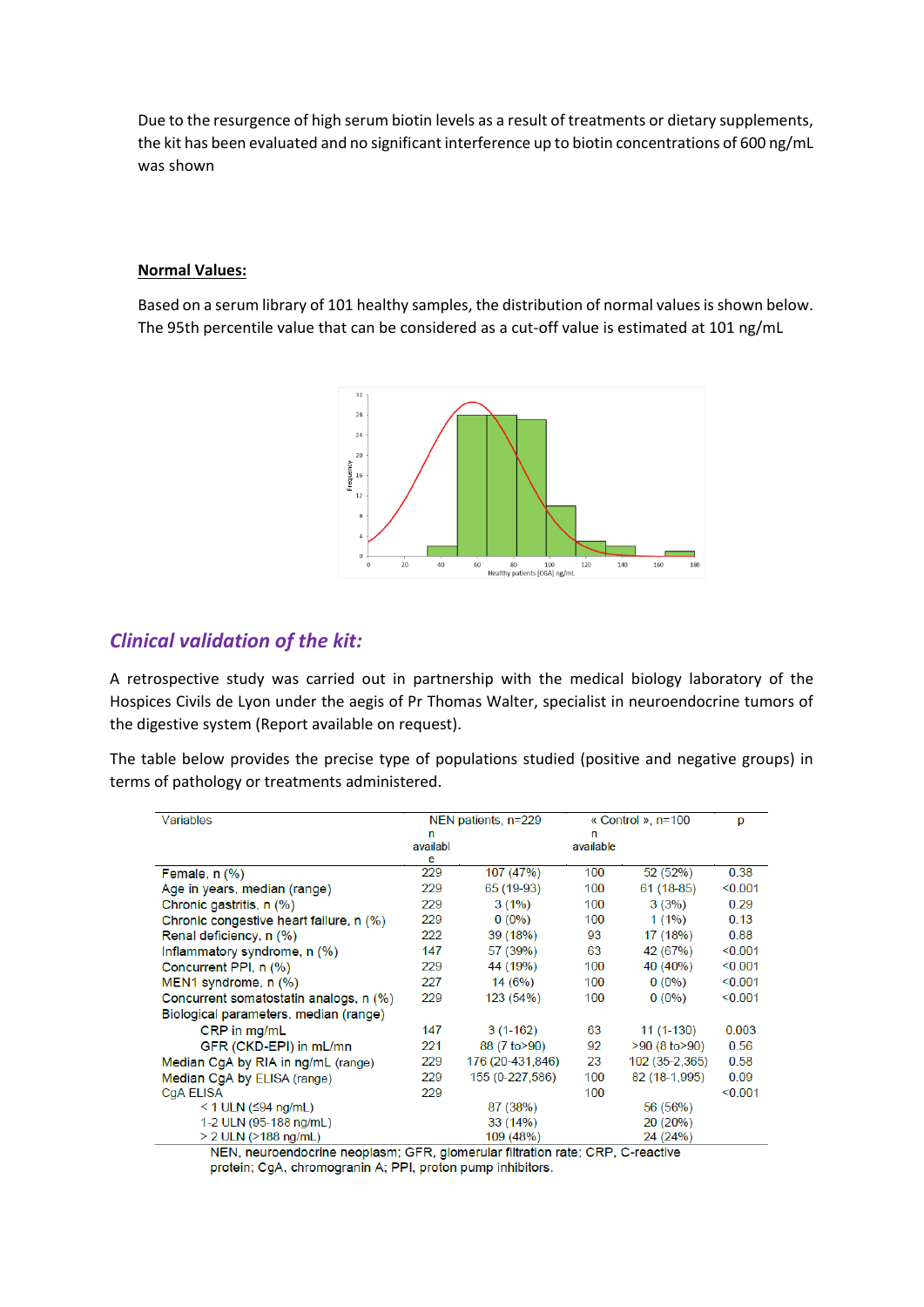At the end of this study, a ROC curve was performed excluding patients with at least 1 false positive risk factor (heart failure, renal failure, PPI, chronic gastritis and NEM 1) and those on somatostatin analog treatments (risk of false negative). A total of 64 NET patients and 51 Controls were taken into consideration. Other classical parameters were also calculated (Specificity, Sensitivity, AUC, PPV, NPV



Les segments diagonaux sont générés par des liaisons

- Power of the study: > 80%
- Significance of the study:  $p<0.05$
- Specificity=0,78
- Sensitivity=0,61
- AUC=0,72 (0,62-0,81)
- PPV=0,59
- NPV=0,80

These data confirm those of the international recommendations demonstrating the interest of the assay in the follow-up of GEP-NET (prognostic biomarker and early marker of response to a given treatment)

#### *Bibliography:*

*Tsai et al,* 

*The prognostic and predictive role of CGA in gastroenteropancreatic neuroendocrine tumors- A single center experience Forntiers in oncology, 11:article 741096, 2021*

*Dam et al,*

*Prospective study of CGA as a predictor of progression in patients with pancreatic, small intestine and unknown primary neuroendocrine tumors Neuroendocrinology 110: 217-224, 2020*

*Zhang C. et al,* 

*Serum chromogranin A for the diagnosis of gastroenteropancreatic neuroendocrine neoplasms and its association with tumour expression. Oncology Letters 17: 1497-1504, 2019*

*Jun E et al.*

*[Diagnostic value of chromogranin A in pancreatic neuroendocrine tumors depends on tumor size: A prospective observational study from](javascript:void())  [a single institute.](javascript:void()) [Surgery.](https://www.ncbi.nlm.nih.gov/pubmed/28262254) 2017 Jul;162(1):120-30*

*Rogowski W et al.*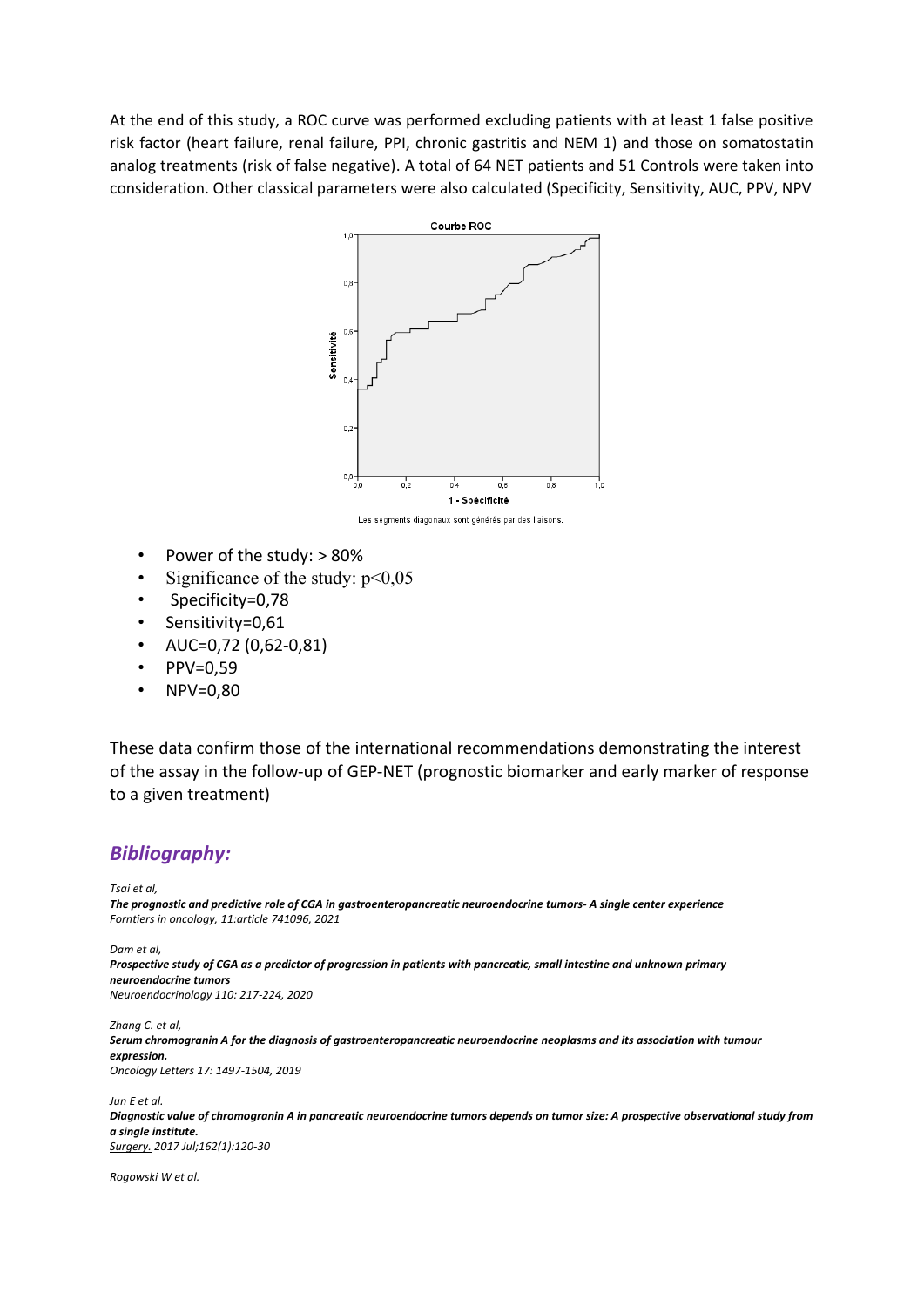*Baseline chromogranin A and its dynamics are prognostic markers in gastroenteropancreatic neuroendocrine tumors. [Future Oncol.](https://www.ncbi.nlm.nih.gov/pubmed/28095720) 2017;13(12):1069-79*

*Cheng Y et al.*

*Serum chromogranin A levels for the diagnosis and follow-up of well-differentiated non-functioning neuroendocrine tumors. Tumour biology. 2016; 37(3):2863-9*

*d'Herbomez M et al. Biomarkers of neuroendocrine tumors. Ann Biol Clin. 2016; 74(6):669-79.*

*Erickson JA et al. A chromogranin A ELISA absent of an apparent high-dose hook effect observed in other chromogranin A ELISAs. Clin Chim Acta. 2016; 452:120-3*

*Gut P et al.*

*Chromogranin A - unspecific neuroendocrine marker. Clinical utility and potential diagnostic pitfalls. Arch Medical Sci: AMS. 2016; 12(1):1-9*

*Kim M et al.*

*The Role of Plasma Chromogranin A as Assessment of Treatment Response in Non-functioning Gastroenteropancreatic Neuroendocrine Tumors. Cancer Res treat. 2016; 48(1):153-61*

*Lyubimova NV et al. Chromogranin As a Biochemical Marker of Neuroendocrine Tumors. Bull Exp Biol Med. 2016; 160(5):702-4*

*Shanahan MA et al.*

*Chromogranin A predicts survival for resected pancreatic neuroendocrine tumors. J Surg Res. 2016; 201(1):38-43*

*Glinicki P et al.*

*Comparison of chromogranin A (CgA) levels in serum and plasma (EDTA2K) and the respective reference ranges in healthy males. Endokrynol Pol. 2015; 66(1):53-6.*

*Hallet J et al.*

*Exploring the rising incidence of neuroendocrine tumors: a population-based analysis of epidemiology, metastatic presentation, and outcomes. Cancer. 2015; 121(4):589-97*

*Han X et al.*

*The value of serum chromogranin A as a predictor of tumor burden, therapeutic response, and nomogram-based survival in well-moderate nonfunctional pancreatic neuroendocrine tumors with liver metastases. Eur J Gastroenterol Hepatol. 2015; 27(5):527-35.* 

*Kim M et al.*

*The Role of Plasma Chromogranin A as Assessment of Treatment Response in Non-functioning Gastroenteropancreatic Neuroendocrine Tumors. Cancer Res Treat. 2016; 48(1):153-61*

*Attwood SE et al. Long-term safety of proton pump inhibitor therapy assessed under controlled, randomised clinical trial conditions: data from the SOPRAN and LOTUS studies. Aliment Pharmacol Ther. 2015; 41(11):1162-74.* 

*Rehfeld JF.*

*Chromogranin A in gastrinomas: Promises and pitfalls. Clin Chim Acta. 2015; 15;446:15-20.*

*P Glinicki et al.*

*Chromogranin A (CgA): structure, biological function, pre-analytical, analytical, and clinical aspects of its measurement in blood Postepy Nauk Medycznych. 2014; XXVII(12):847-51.*

*Piotr Glinicki et al.*

*Comparison of chromogranin A levels in serum and plasma (EDTA2K) and the respective reference ranges in healthy males Endocrine Abstracts. 2014; (35):532*